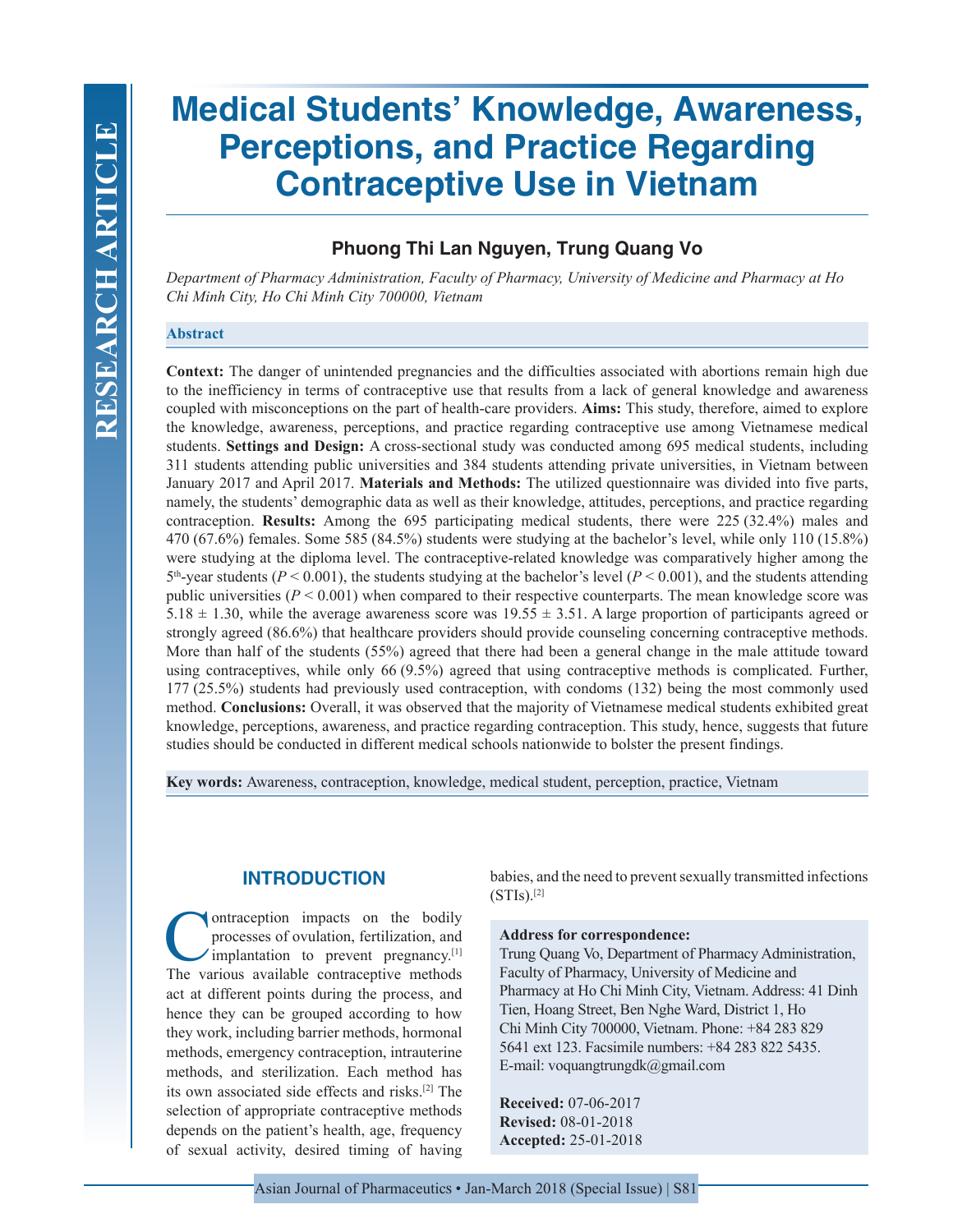The risk of unintended pregnancies, ectopic and molar pregnancies, as well as STIs, can be reduced by using contraception.[3] Although the availability of contraceptives is increasing, unintended pregnancies remain a global problem, accounting for up to 30% of all known pregnancies.[4] In developing countries, there are approximately 74 million unwanted pregnancies each year, with contraceptive failure being responsible for a significant proportion (30%) of all unwanted pregnancies.[5] Unintended pregnancies (excluding miscarriages) often result in abortion. Recently, Sedgh *et al*. reported that among 85 million unintended pregnancies worldwide, up to 50% ended in abortion.<sup>[6]</sup> Another study by Sedgh *et al*. estimated that for every 1000 women aged 15–44 worldwide, there were 35 cases of abortion during the period 2010–2014.[7] The World Health Organization (WHO) has estimated that 22 million unsafe abortions take place annually, with a large proportion of them occurring in developing countries.[8] Vietnam is a developing country situated in Southeast Asia. In 2016, it had a population of 90 million.[9] In 2012, the number of abortions conducted in Vietnam was the highest of any country in Southeast Asia, with a rate of 18 cases per 100 live births.<sup>[10]</sup> Unsafe abortions have contributed significantly to the global rate of maternal mortality, which has also been the case in Vietnam. According to the WHO, the maternal mortality rate in Vietnam is around 690/100,000 live births, with complications stemming from unsafe abortions being one of the major causes of maternal deaths.[8]

One of the barriers that prevent access to contraception is health-care workers who are not sufficiently trained, insufficient in number, and ineffectively managed.<sup>[11]</sup> Indeed, the absence of knowledge and awareness, coupled with the false perceptions of health-care workers, could contribute toward the ineffective and insufficient use of contraception in society. Furthermore, medical students will be health-care workers in the future; thus, the knowledge regarding contraception that they gain while at university is vital. However, Hogmark *et al*. noted that medical students in Maharashtra, India, commonly exhibit misconceptions about modern methods of contraception.[12] Likewise, the research conducted by Sychareun *et al*. reported that the level of knowledge regarding emergency contraceptive pills among young adults in Vientiane, Lao, was relatively low, while the number of misperceptions was high.[13] A study conducted in Malaysia by Elkalmi *et al*. showed that the knowledge, awareness, and perceptions of pharmacy students were subpar since they lacked in-depth knowledge concerning the importance and effectiveness of contraceptive measures.[14] Reducing the number of unintended pregnancies and abortions as well as improving young people's sexual and reproductive health are targets of the National Strategy on Population and Reproductive Care 2011–2020 launched by the Vietnamese government.<sup>[15]</sup> To achieve these targets, the role of health-care workers in providing counseling concerning contraception as well as medical students who

will be health-care workers in the future is important. This study, therefore, explores the knowledge, awareness, perceptions, and practice (KAPP) of using contraception among medical students in Vietnam.

## **MATERIAL AND METHODS**

#### **Study setting**

A cross-sectional study was conducted among 695 medical students, including 311 students attending public universities and 384 students attending private universities, in Vietnam during the 4-month period from January 2017 to April 2017. The objective of the study was to determine the level of KAPP regarding contraception among medical students in Vietnam. In addition, the study sought to evaluate the relationship between the KAPP regarding contraception and the sample characteristics of medical students in Vietnam. Based on the study's findings, solutions will be suggested for improving the KAPP regarding contraception among Vietnamese medical students.

#### **Instruments**

The questionnaire used in the present study was developed based on those used in the earlier studies of Elkalmi *et al*. [14] and Somba *et al*. [16] after they had been translated into Vietnamese and modified. An online survey questionnaire was designed using Google Forms. The pretesting of the questionnaire was conducted with 15 students from different medical universities to recognize any problems and edit the questionnaire. The students who participated in the pretest were not included in the main research. Some edits were made to certain statements in the awareness and perception sections so as to help the participants better understand them. The questionnaire comprised five sections, namely, personal information, KAPP. Section 1 explored the participants' sociodemographic characteristics including their age, gender, place of birth, year of education, and religion. Section 2 included true/ false statements concerning contraceptives. Section 3 and section 4 included statements intended to evaluate the participants' awareness and perceptions, respectively. Section 5 included questions about the practice of using contraceptive methods.

#### **Data collection**

A simple random sampling method was used to select the study sample. Medical students were invited to complete a web-based questionnaire. The link to the questionnaire was shared in the Facebook groups of Vietnamese medical universities. All the participants filled out and submitted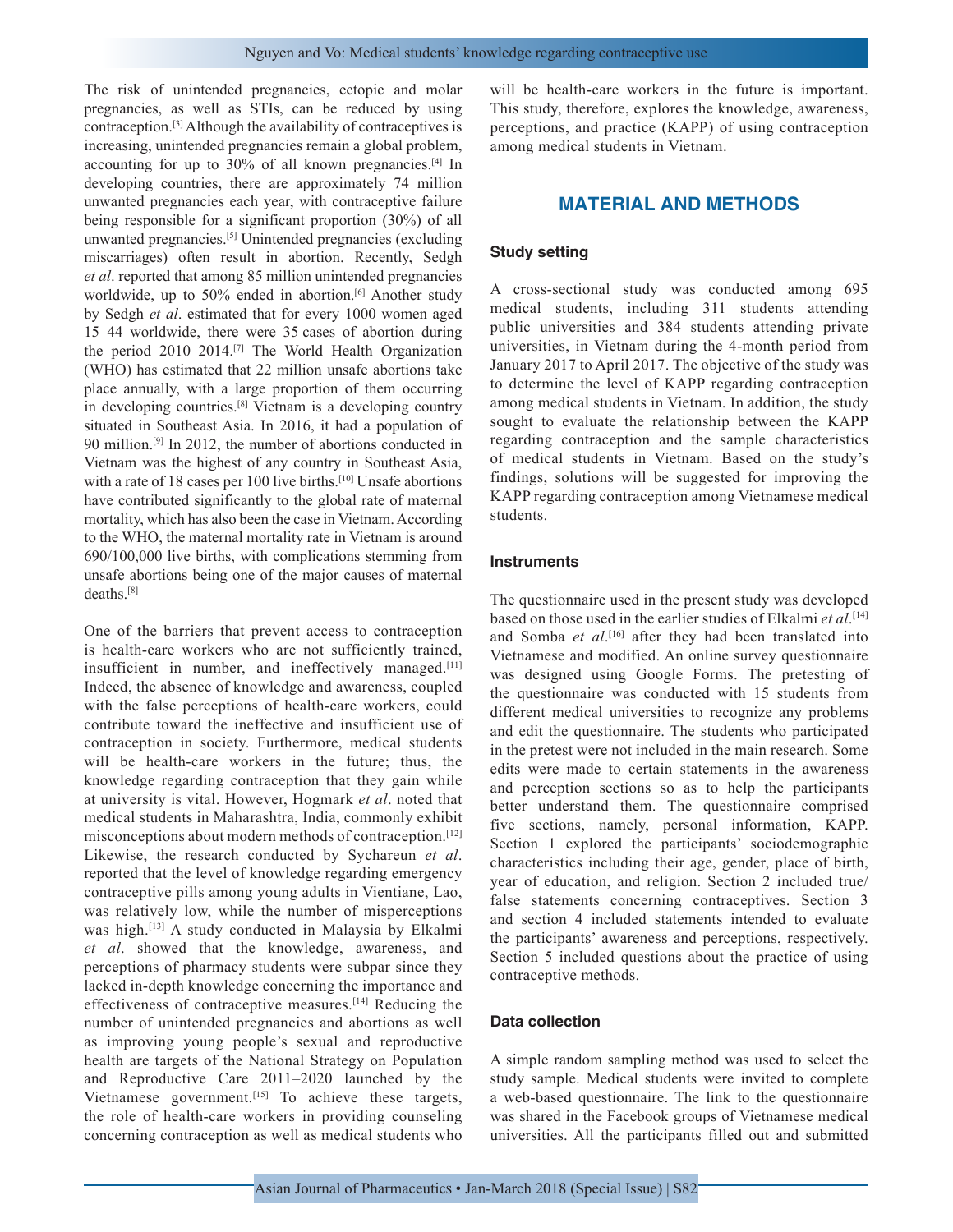their responses regarding their KAPP of using contraception through a web-based questionnaire. Their knowledge and attitudes were assessed on a scale based on the research of Elkalmi *et al*. [14] In terms of knowledge, one point was given for the correct answer and zero for an incorrect answer. The scale measured knowledge from a maximum of nine to a minimum of zero. A score of  $\geq$ 5 was taken to indicate a good level of knowledge, while a score of <5 was considered to indicate a poor level of knowledge. With regard to attitudes, a score of one was assigned to "strongly disagree," two to "disagree," three to "not sure," four to "agree," and five to "strongly agree." Reverse coding was performed for negatively worded questions. The scale measured the participants' attitudes from a maximum of 35 to a minimum of seven. Scores <25 were taken to indicate low awareness, while scores  $\geq$ 25 were considered to indicate high awareness.

#### **Statistical analysis**

All data were analyzed using Microsoft Excel 2013. A descriptive statistical analysis was used to describe the participants' sociodemographic characteristics as well as their KAPP of using contraceptive methods. Student's *t*-test was used to compare the means between the groups for the normally distributed continuous variables. The Chi-square test was used to determine the association between the sociodemographic variables and the participants' awareness as well as their perceptions of using contraception.

#### **Ethical considerations**

Knowledge of the participants  $(P < 0.001)$  with regard to the level of education, the mean contraceptive knowledge score of the students studying at the bachelor's level was higher than that of those studying at the diploma level (5.26 and 4.74, respectively). Similarly, the mean contraceptive knowledge score of the students attending public universities was higher than that of those attending private universities  $(5.50 \text{ and } 4.92, \text{ respectively})$ . The  $5^{\text{th}}$ -year students were found to be the most knowledgeable regarding contraceptive use among all the students, with a mean knowledge score of 5.75. All the participants had previously heard of certain contraceptive methods, with condoms being known by 100% of the students. Nearly 90% of participants (*n* = 602) believed that male condoms could protect against STIs and hence gave the correct answer. However, for the statement "In order to get birth control pills, a woman must undergo a pelvic exam," more than 90% ( $n = 620$ ) of participants gave an incorrect answer. In terms of the question regarding whether or not the risk of getting certain types of cancer in due to the sensitivity of this study, the students who participated did so entirely voluntarily. They were not required to provide their name on the questionnaire; therefore, their information was treated with the highest level of confidentially. The responses given by the participants were only used for the research purposes of the present study.

## **RESULTS**

Over the 4-month study period, responses were collected from a total of 695 participants. There were 470 female participants (67.6%) and 225 male participants (32.4%). The majority of participants were of Kinh ethnicity (94.5%,  $n = 657$ ) and followed no religion (66.8%). More than 90% of participants were single. The majority of the students were studying at the bachelor's level (84.2%). The percentages of students who attended public universities and private universities were nearly equal, being 44.7% and 55.3%, respectively. Some  $267$  participants were  $3<sup>rd</sup>$ -year students, which accounted for the highest proportion of students (38.4%). The participants' demographic characteristics are presented in Table 1.

Table 1 also indicated the association between the mean knowledge scores and the participants' demographic variables. The mean knowledge score of all the participants was  $5.18 \pm 1.30$ . There was a significant association between the level of education, type of university, year of study, and women can be reduced using birth control pills, only 159 participants (23.2%) gave the correct answer. The responses given by the participants in relation to their knowledge of contraception were detailed in Table 2.

Tables 3 and 4 reflected the awareness of the participants regarding contraceptive use. Some 434 participants (62.4%) strongly disagreed that only women are responsible for using contraceptive methods, of which more female students strongly disagreed than male students (73.3% females and 26.7% males,  $P < 0.001$ ). Similarly, 60.9% of participants disagreed or strongly disagreed that contraceptive methods cause more damage than benefits to health, with 53.3% of students attending public universities and 44.7% of students attending private universities either disagreeing or strongly disagreeing  $(P < 0.001)$ . Some 167 3<sup>rd</sup>-year students (50.2%) agreed or strongly agreed that the use of contraceptive methods among young people will increase the risk of infertility in the future as compared to their counterparts  $(P < 0.001)$ . A large proportion (80.3%) of participants disagreed or strongly disagreed that discussion about contraception with a spouse is embarrassing, with it being more common for students who were single than for those who were married  $(P < 0.001)$ . In general, the mean awareness score of the participants was  $19.55 \pm 3.51$ .

Tables 5 and 6 summarized the perceptions of the participants regarding contraception. More than half of participants (53.2%) were not sure whether using condoms would create less sexual pleasure during sexual intercourse although the female students expressed greater doubt in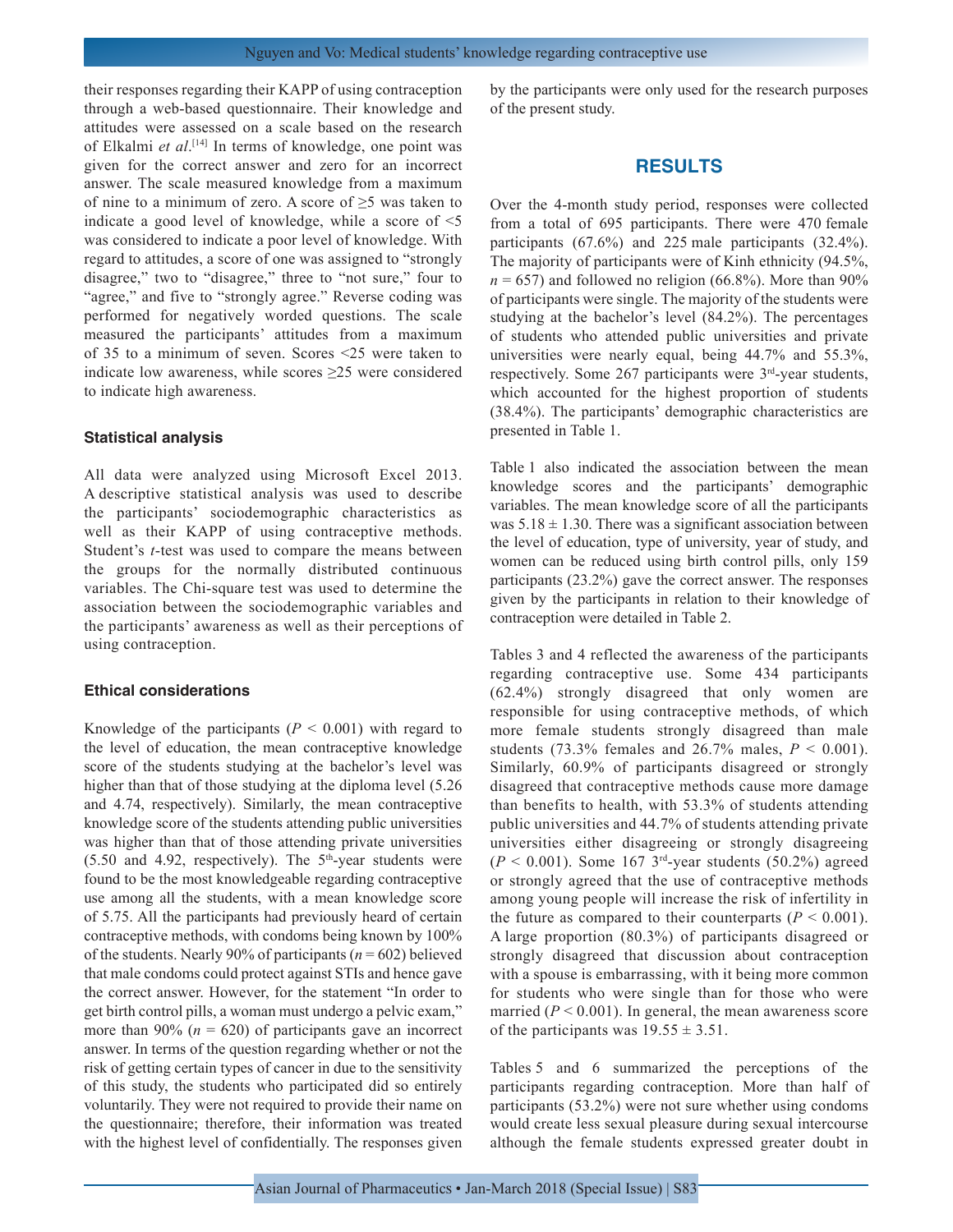| Table 1: Association between the mean knowledge scores and the demographic variables (n [%]) |                            |                                     |            |
|----------------------------------------------------------------------------------------------|----------------------------|-------------------------------------|------------|
| <b>Characteristics</b>                                                                       | Number (%) of participants | Mean (SD) of the<br>knowledge score | $P$ value* |
| Gender                                                                                       |                            |                                     |            |
| Male                                                                                         | 225 (32.4)                 | 5.19(1.27)                          | 0.429      |
| Female                                                                                       | 470 (67.6)                 | 5.17(1.32)                          |            |
| Ethnicity                                                                                    |                            |                                     |            |
| Kinh                                                                                         | 657 (94.5)                 | 5.14(1.28)                          | 0.101      |
| Other (Tay, Hoa, Nung)                                                                       | 38 (5.5)                   | 5.79(1.61)                          |            |
| Religion                                                                                     |                            |                                     |            |
| <b>Buddhism</b>                                                                              | 143 (20.6)                 | 5.04(1.39)                          | $0.280**$  |
| Roman Catholicism                                                                            | 75 (10.8)                  | 5.24(1.09)                          |            |
| None                                                                                         | 464 (66.8)                 | 5.20(1.29)                          |            |
| Other (Tin Lanh, Cao Đai, Ba La Mon)                                                         | 13(1.9)                    | 5.69(1.80)                          |            |
| <b>Marital status</b>                                                                        |                            |                                     |            |
| Single                                                                                       | 670 (96.4)                 | 5.18(1.29)                          | 0.330      |
| Married                                                                                      | 25(3.6)                    | 5.04(1.59)                          |            |
| <b>Education level</b>                                                                       |                            |                                     |            |
| Bachelor                                                                                     | 585 (84.2)                 | 5.26(1.32)                          | < 0.001    |
| Diploma                                                                                      | 110 (15.8)                 | 4.74(1.14)                          |            |
| Type of university                                                                           |                            |                                     |            |
| Public                                                                                       | 311 (44.7)                 | 5.50(1.32)                          | < 0.001    |
| Private                                                                                      | 384 (55.3)                 | 4.92 (1.23)                         |            |
| Year of study                                                                                |                            |                                     |            |
| 1                                                                                            | 18(2.6)                    | 4.56 (1.42)                         | $<0.001**$ |
| 2                                                                                            | 128 (18.4)                 | 4.90 (1.15)                         |            |
| 3 <sup>rd</sup>                                                                              | 267 (38.4)                 | 4.88 (1.28)                         |            |
| 4 <sup>th</sup>                                                                              | 162 (23.3)                 | 5.60(1.25)                          |            |
| 5 <sup>th</sup>                                                                              | 81 (11.7)                  | 5.75(1.32)                          |            |
| 6 <sup>th</sup>                                                                              | 39(5.6)                    | 5.46(1.19)                          |            |
| Total                                                                                        | 695                        | 5.18(1.30)                          |            |

\*Calculated using the *t*‑test: Two‑sample assuming unequal variances, \*\*calculated using an ANOVA: Single factor

this regard than the male students (77.9% females and 22.1% males,  $P < 0.001$ ). The majority of students  $(86.6\%)$ agreed or strongly agreed that health-care providers should provide counseling concerning contraceptive methods, the mechanism of action, the best time for use, and possible side effects to all women, with 69.3% of female students agreeing or strongly agreeing with the statement  $(P < 0.001)$ . Some 382 students (55%) agreed that changes in male attitudes toward using contraceptive methods may increase the use of contraception in some areas, while only 66 (9.5%) agreed that using contraceptive methods is complicated.

The practice of using contraception among the participants was detailed in Table 7. Some 177 (25.5%) students had previously used contraception, with condoms  $(n = 132)$  being the most commonly used method. The other contraception methods used included vaginal diaphragm, emergency oral contraceptive, vasectomy, spermicides, etonogestrel implant, and intrauterine device (IUD). In terms of choosing a method of contraception, among the students who had previously used contraception, the main reason for choosing a particular method was convenience of use  $(n = 166)$ , followed by no side effects  $(n = 94)$ , difficult to forget  $(n = 59)$ , low cost  $(n = 67)$ , and long-lasting effectiveness  $(n = 23)$ . The most common reasons for using a contraceptive method were fear of pregnancy  $(n = 161)$  and a desire to avoid STIs  $(n = 111)$ .

# **DISCUSSION**

The aim of this study was to explore the KAPP of using contraception among medical students in Vietnam. A large number of the participants in this study had prior knowledge regarding contraception. We also found that gender, ethnicity,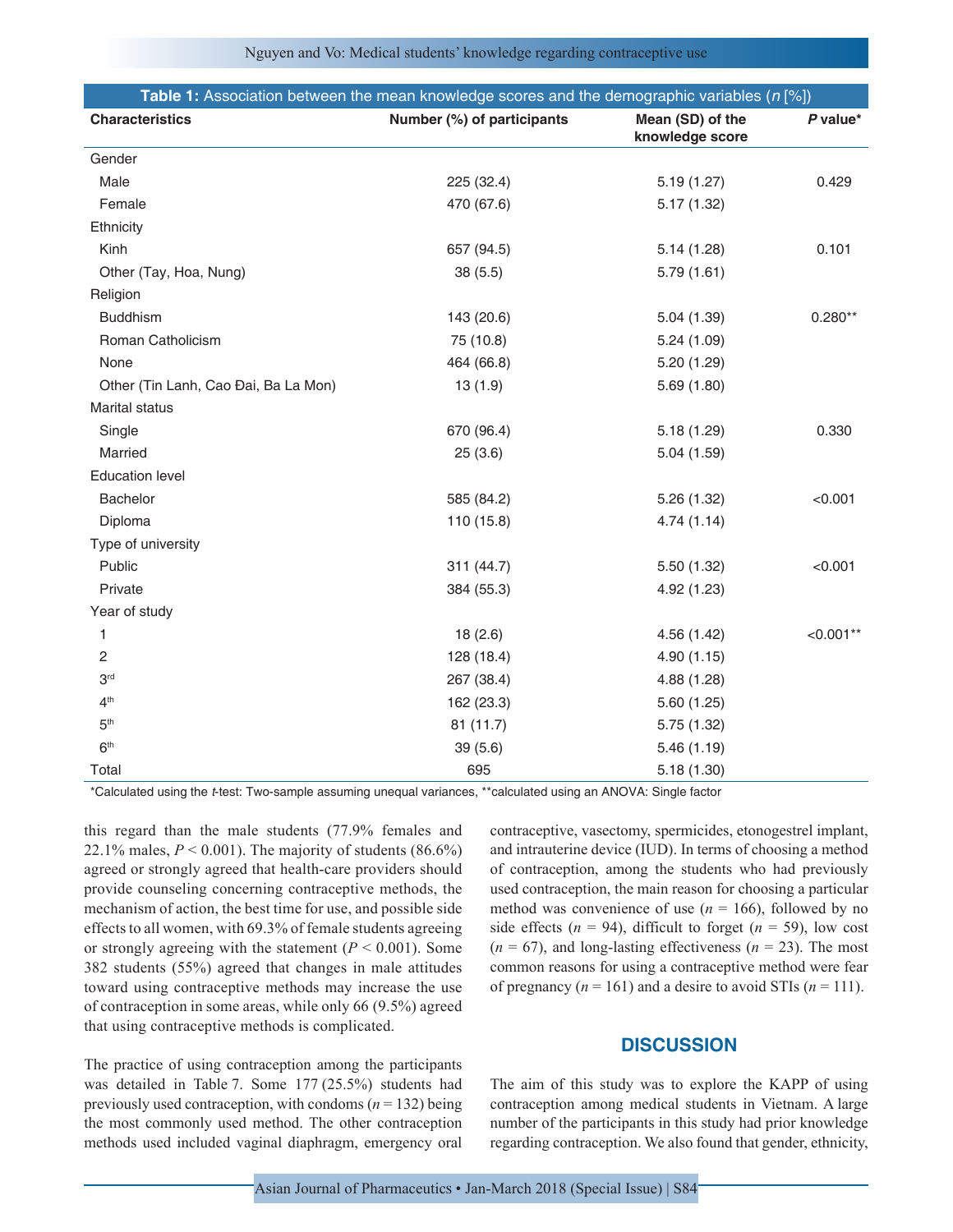## Nguyen and Vo: Medical students' knowledge regarding contraceptive use

| <b>Table 2:</b> Knowledge of contraception among participants ( $n=695$ )                                   |                          |                            |  |  |
|-------------------------------------------------------------------------------------------------------------|--------------------------|----------------------------|--|--|
| <b>Statements</b>                                                                                           | <b>Correct responses</b> | <b>Incorrect responses</b> |  |  |
| Have you ever heard of contraceptive methods?                                                               | 695 (100.0)              |                            |  |  |
| The risk of some types of cancer in women can<br>be reduced using oral contraceptives                       | 159 (23.2)               | 526 (76.8)                 |  |  |
| A woman will not get pregnant within at least 2<br>months after having ceased taking birth control<br>pills | 395 (57.7)               | 290 (42.3)                 |  |  |
| Male condoms can protect against sexually<br>transmitted diseases                                           | 602 (87.9)               | 83 (12.1)                  |  |  |
| Common side effects of birth control pills include<br>weight gain and mood swings                           | 419 (61.2)               | 266 (38.8)                 |  |  |
| It is safe to have sex during the period of infertility                                                     | 314 (45.8)               | 371 (54.2)                 |  |  |
| There is an increased risk of breast cancer<br>in women taking estrogen-containing oral<br>contraceptives   | 263 (38.4)               | 422 (61.6)                 |  |  |
| To get birth control pills, a woman must undergo<br>a pelvic examination                                    | 65 (9.5)                 | 620 (90.5)                 |  |  |

Data are presented as the number (%) of participants

| <b>Table 3:</b> Awareness of contraception among participants (n=695) |                                                                                                                                           |                        |            |            |                 |                             |
|-----------------------------------------------------------------------|-------------------------------------------------------------------------------------------------------------------------------------------|------------------------|------------|------------|-----------------|-----------------------------|
| Symbol                                                                | Question                                                                                                                                  | Participants' response |            |            |                 |                             |
|                                                                       |                                                                                                                                           | <b>Strongly agree</b>  | Agree      | Not sure   | <b>Disagree</b> | <b>Strongly</b><br>disagree |
| A1                                                                    | Only women take responsibility for<br>using contraceptive methods                                                                         | 8(1.2)                 | 3(0.4)     | 13 (1.9)   | 237 (34.1)      | 434 (62.4)                  |
| A2                                                                    | Contraceptive methods are more<br>harmful than beneficial to health                                                                       | 38 (5.5)               | 138 (19.8) | 96 (13.8)  | 321 (46.2)      | 102 (14.7)                  |
| A3                                                                    | Contraceptive methods can protect<br>the health of family and society                                                                     | 147 (21.2)             | 372 (53.5) | 53 (7.6)   | 61(8.8)         | 62(8.9)                     |
| A4                                                                    | The use of contraceptive methods<br>among young people will increase<br>the risk of infertility in the future                             | 69 (9.9)               | 264 (38.0) | 128 (18.4) | 162 (23.3)      | 72 (10.4)                   |
| A <sub>5</sub>                                                        | Contraceptive pills do not 100%<br>guarantee the avoidance of<br>pregnancy                                                                | 174 (25.0)             | 324 (46.6) | 73 (10.5)  | 72 (10.4)       | 52(7.5)                     |
| A <sub>6</sub>                                                        | Women experience side effects<br>related to changes in the usage of<br>contraception that is changing to a<br>safer form of contraceptive | 31(4.5)                | 264 (38.0) | 207 (29.8) | 135 (19.4)      | 58 (8.3)                    |
| A7                                                                    | Discussion about contraception with<br>a spouse is embarrassing                                                                           | 13 (1.9)               | 32(4.6)    | 73 (10.5)  | 339 (48.8)      | 238 (34.2)                  |

Data are presented as the number (%) of participants

religion, and marital status were all independently associated with knowledge of contraception. The contraception-related knowledge was found to be highest among students studying at the bachelor's level,  $5<sup>th</sup>$ -year students, and those attending public universities.

Some 100% of participants had previously heard of contraceptive methods, with condoms being the most commonly known method. In Vietnam, condoms are easy to access, since they are sold in many places, such as

drugstores, supermarkets, and convenience stores and they are distributed for free in sex education programs. Yet, for medical students, it is not only important to know about condoms but also to learn about other effective and popular methods of contraception, including IUD, oral contraceptive pills, and so on. Olugbenga *et al*. noted that condoms represent one of the most effective methods of protection against STIs.<sup>[17]</sup> In this study, the majority of participants gave the correct answer in relation to this statement. However, most participants answered wrongly in relation to the statement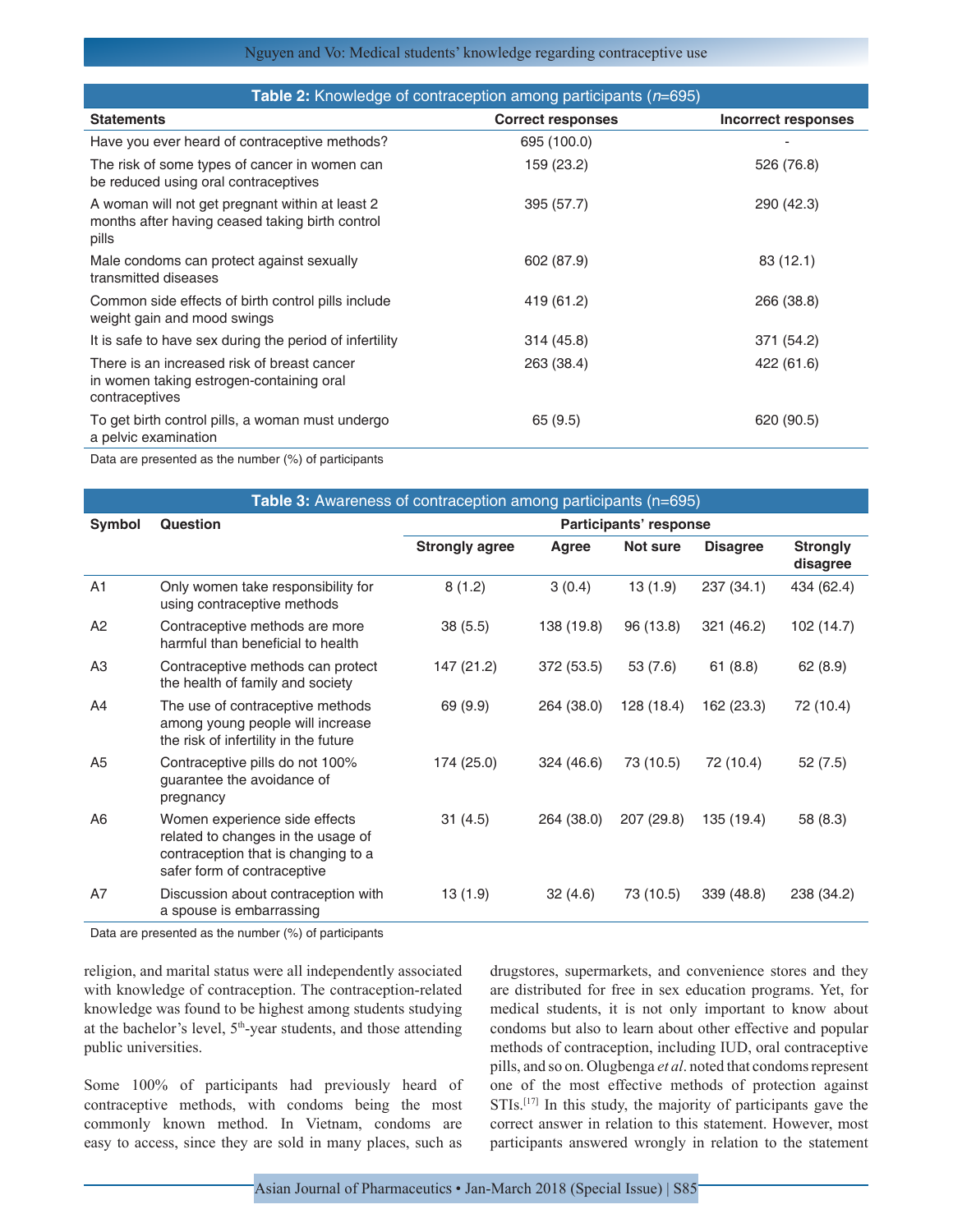| <b>Table 4:</b> Association between awareness and the<br>demographic variables |          |         |                   |                       |  |
|--------------------------------------------------------------------------------|----------|---------|-------------------|-----------------------|--|
| <b>Questions</b>                                                               | P value* |         |                   |                       |  |
|                                                                                | Year     | Gender  | Marital<br>status | Type of<br>university |  |
| P1                                                                             | 0.025    | 0.435   | 0.120             | 0.016                 |  |
| P2                                                                             | 0.792    | 0.008   | 0.218             | 0.690                 |  |
| P3                                                                             | 0.017    | < 0.001 | 0.005             | 0.035                 |  |
| P4                                                                             | 0.191    | 0.036   | 0.401             | 0.012                 |  |
| P <sub>5</sub>                                                                 | 0.153    | 0.023   | 0.338             | 0.045                 |  |
| P6                                                                             | 0.624    | 0.153   | 0.288             | 0.005                 |  |
| P7                                                                             | 0.014    | 0.017   | 0.227             | 0.047                 |  |
| P8                                                                             | 0.240    | 0.172   | 0.296             | 0.080                 |  |
| P9                                                                             | 0.286    | < 0.001 | 0.198             | 0.023                 |  |

Data are presented as the number (%) of participants

| <b>Table 5: Perceptions of contraception among</b><br>participants (n=695) |          |         |                   |                       |
|----------------------------------------------------------------------------|----------|---------|-------------------|-----------------------|
| Question                                                                   | P value* |         |                   |                       |
|                                                                            | Year     | Gender  | Marital<br>status | Type of<br>university |
| A <sub>1</sub>                                                             | 0.849    | < 0.001 | 0.124             | 0.123                 |
| A2                                                                         | < 0.001  | 0.648   | 0.572             | < 0.001               |
| A3                                                                         | 0.598    | 0.049   | 0.548             | 0.231                 |
| A4                                                                         | < 0.001  | 0.029   | 0.372             | < 0.001               |
| A5                                                                         | 0.017    | 0.884   | 0.041             | 0.059                 |
| A6                                                                         | 0.429    | 0.141   | 0.891             | 0.132                 |
| Α7                                                                         | 0.106    | 0.027   | < 0.001           | 0.588                 |

\*Calculated using the Chi‑square test.

"In order to get birth control pills, a woman must undergo a pelvic exam." The American College of Obstetricians and Gynecologists states that the first visit for oral contraceptives does not have to include a pelvic exam if the patient prefers to postpone it, while Planned Parenthood states that a pelvic exam may be postponed for up to 13 months after starting taking birth control pills.<sup>[18]</sup> Fewer students knew about this statement because there is hardly any research on this issue. There is an increased risk of breast cancer among women taking estrogen-containing oral contraceptives, which was corroborated by the research of Beaber *et al*., who suggested that recent use of contemporary oral contraceptives is associated with an increased breast cancer risk among women aged 20–49 years.<sup>[19]</sup> The participants in this study showed relatively poor knowledge in this regard, with 61.6% of participants wrongly answering this question.

The awareness of the participants in this study concerning contraception was relatively low (19.55  $\pm$  3.51), lower than the level of  $23.88 \pm 3.06$  found in the study by Elkalmi *et al*. conducted among pharmacy students in Malaysia.<sup>[14]</sup> Nsubuga *et al*. noted that 6% of participants believed that contraceptives were only for females.[20] This result is similar to the finding of the present study, which reported that nearly 100% of respondents disagreed or strongly disagreed with this statement. Approximately half of the participants believed that contraceptive use leads to infertility in the future. This rate contrasts with that found in the study by Hagan *et al*., who indicated that only 18% of participants supported such a statement,<sup>[21]</sup> although it is similar to that found in a study conducted in Nigeria, which reported that a high proportion of students perceived contraceptive use to cause infertility.[22] The surprising finding in this study is that the majority of participants (83%) did not consider discussing contraception with a partner to be embarrassing. This statement was also supported by the majority of participants in the study of Elkalmi *et al*. [14] A report by Planned Parenthood started that the pill is 99% effective if used properly, but in reality, the pill is about 91% effective because it can be hard to follow the perfect procedure.[23] More than half of the students in this study exhibited a good level of awareness of this statement.

The study conducted by Kallner *et al*. indicated that when women postpone childbirth, they achieve higher levels of education and higher incomes.[3] The result in this regard was relatively similar in the present study since more than half of all participants agreed with this statement. A study by Free *et al*. conducted among young women reported that women can freely enjoy a sexual relationship by means of using contraception.<sup>[24]</sup> Approximately onethird of participants in the present study disagreed or strongly disagreed with this statement. The majority of our participants agreed with the significance of introducing sex education, including contraception, at an early age as well as the significance of health-care providers providing counseling services concerning contraception. This finding was also supported by Ramathuba *et al*. [25] in their study. Binh *et al*. noted that using condoms can reduce the pleasure experienced when having sex,[26] although nearly 53% of students in the present study expressed great doubt in this regard.

Among the 695 participants, only a quarter had previously used contraception, which is a lower rate than that reported in the study of Somba *et al*. [16] The findings of this study revealed that the most commonly used method of contraception was condoms. This result is the same as the outcome noted in the study by Hoque *et al*. [27] although a study conducted in Ethiopia indicated that the most commonly used contraceptive method was the pill.[28] There are many reasons for choosing a particular contraceptive method, with convenience being the most common reason given by participants in the present study. Yet, among undergraduate female students in China, the primary consideration when choosing contraception was the safety of the method.[29] Our study found that the main reason for using contraception was to avoid pregnancy, followed by a desire to avoid sexually transmitted diseases. This finding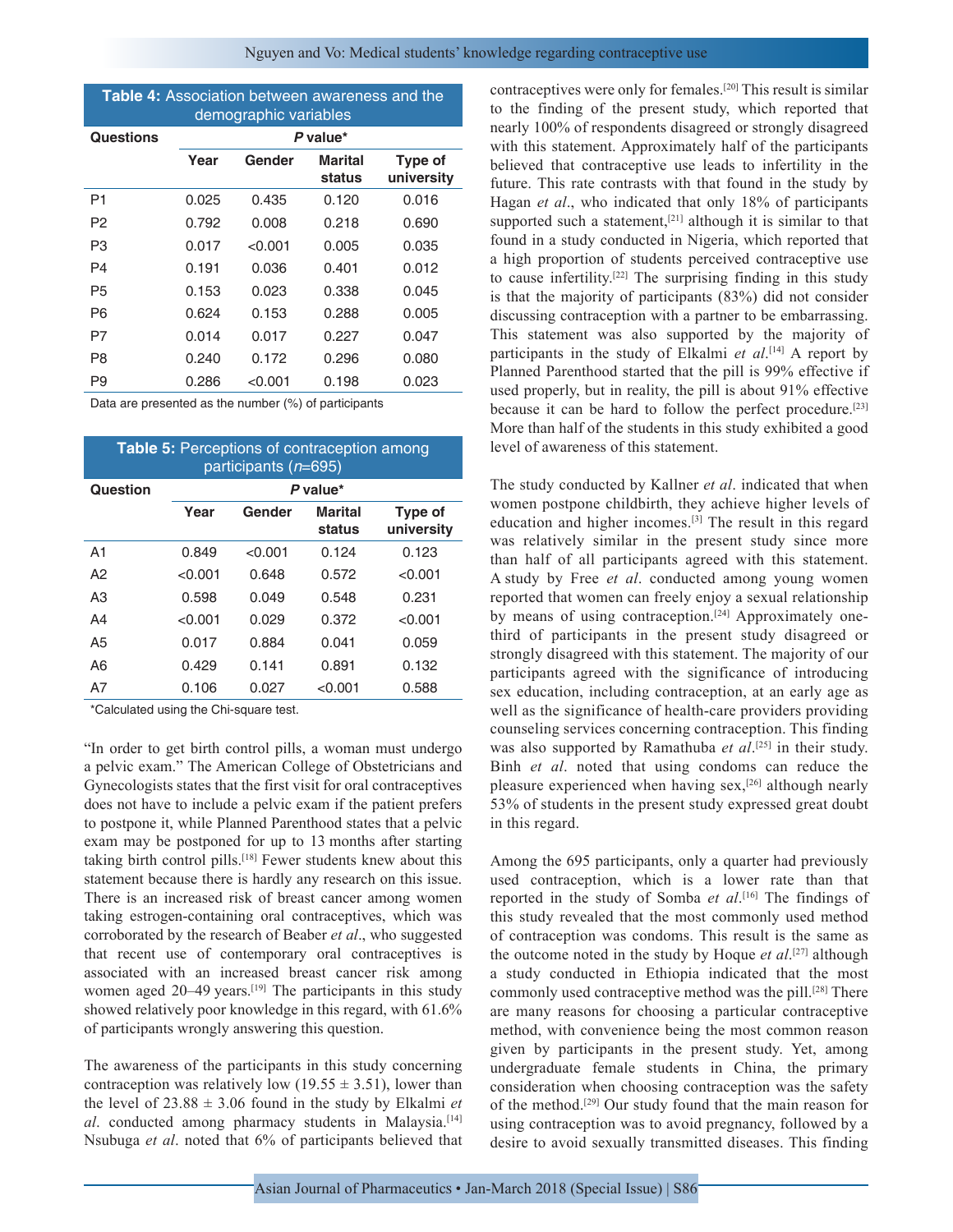| Table 6: Association between perceptions and the demographic variables |                                                                                                                                                                                       |                          |              |            |                 |                             |
|------------------------------------------------------------------------|---------------------------------------------------------------------------------------------------------------------------------------------------------------------------------------|--------------------------|--------------|------------|-----------------|-----------------------------|
| Symbol                                                                 | Question                                                                                                                                                                              | Participants' response   |              |            |                 |                             |
|                                                                        |                                                                                                                                                                                       | <b>Strongly</b><br>agree | <b>Agree</b> | Not sure   | <b>Disagree</b> | <b>Strongly</b><br>disagree |
| P <sub>1</sub>                                                         | It is unnecessary to purchase<br>contraceptives                                                                                                                                       | 31(4.5)                  | 154 (22.2)   | 370 (53.2) | 102 (14.7)      | 38(5.5)                     |
| P <sub>2</sub>                                                         | Courage is needed to purchase<br>condoms from pharmacies,<br>conventional shops, or<br>dispensaries                                                                                   | 18(2.6)                  | 119(17.1)    | 135 (19.4) | 296 (42.6)      | 127 (18.3)                  |
| P <sub>3</sub>                                                         | Using condoms will generate<br>less sexual pleasure during<br>sexual intercourse                                                                                                      | 31(4.5)                  | 154 (22.2)   | 370 (53.2) | 102 (14.7)      | 38(5.5)                     |
| P <sub>4</sub>                                                         | Changes in male attitudes<br>mean that participation in<br>contraception may increase in<br>some areas                                                                                | 212 (30.5)               | 382 (55.0)   | 46 (6.6)   | 7(1.0)          | 48 (6.9)                    |
| P <sub>5</sub>                                                         | Contraceptive can reduce the<br>fear of unwanted pregnancy<br>and afford woman the freedom<br>to enjoy a sexual relationship                                                          | 75 (10.8)                | 270 (38.8)   | 124 (17.8) | 160 (23.0)      | 66 (9.5)                    |
| P <sub>6</sub>                                                         | Contraceptives allow women<br>to pursue higher education by<br>delaying pregnancy and hence<br>to achieve some measure of<br>economic security                                        | 95 (13.7)                | 435 (62.6)   | 73 (10.5)  | 51(7.3)         | 41 (5.9)                    |
| P7                                                                     | It is complicated to apply<br>contraceptive methods                                                                                                                                   | 8(1.2)                   | 66 (9.5)     | 130 (18.7) | 436 (62.7)      | 55 (7.9)                    |
| P <sub>8</sub>                                                         | Sex education, including<br>contraception, should be<br>introduced at an early age                                                                                                    | 149 (21.4)               | 277 (39.9)   | 58 (8.3)   | 166 (23.9)      | 45 (6.5)                    |
| P <sub>9</sub>                                                         | Health-care providers must<br>provide counseling concerning<br>contraceptive methods, the<br>mechanism of action, the best<br>time for use, and possible side<br>effects to all women | 313 (45.0)               | 289 (41.6)   | 31(4.5)    | 10(1.4)         | 52(7.5)                     |

\*Calculated using the Chi‑square test

is supported by previous studies conducted in Tanzania<sup>[16]</sup> and Madagascar.[30]

It must be acknowledged that this study had a number of limitations. The research was conducted in a number of medical universities, but not all the medical universities in Vietnam. In addition, due to the small sample size, the findings of this study may not be representative of all medical students throughout Vietnam. Hence, this study contributes a significant understanding of the KAPP regarding contraception among medical students. Further research should be conducted in the future to confirm and expand our findings.

# **CONCLUSION**

This study underscores that the KAPP of Vietnamese medical students regarding contraception were below average. They exhibited some knowledge concerning the importance and effectiveness of contraceptive methods although that knowledge was inadequate and lacked depth. This study could form the basis for a nationwide study investigating the KAPP of all medical students regarding contraception. Advanced contraceptive education in medical universities is necessary to ensure the provision of the best counseling for patients by future health-care workers.

# **ACKNOWLEDGMENT**

We would like to thank the Faculty of Pharmacy, University of Medicine and Pharmacy at Ho Chi Minh City, for hosting our study project. We are also grateful to the participants for their willingness to take part in this sensitive study.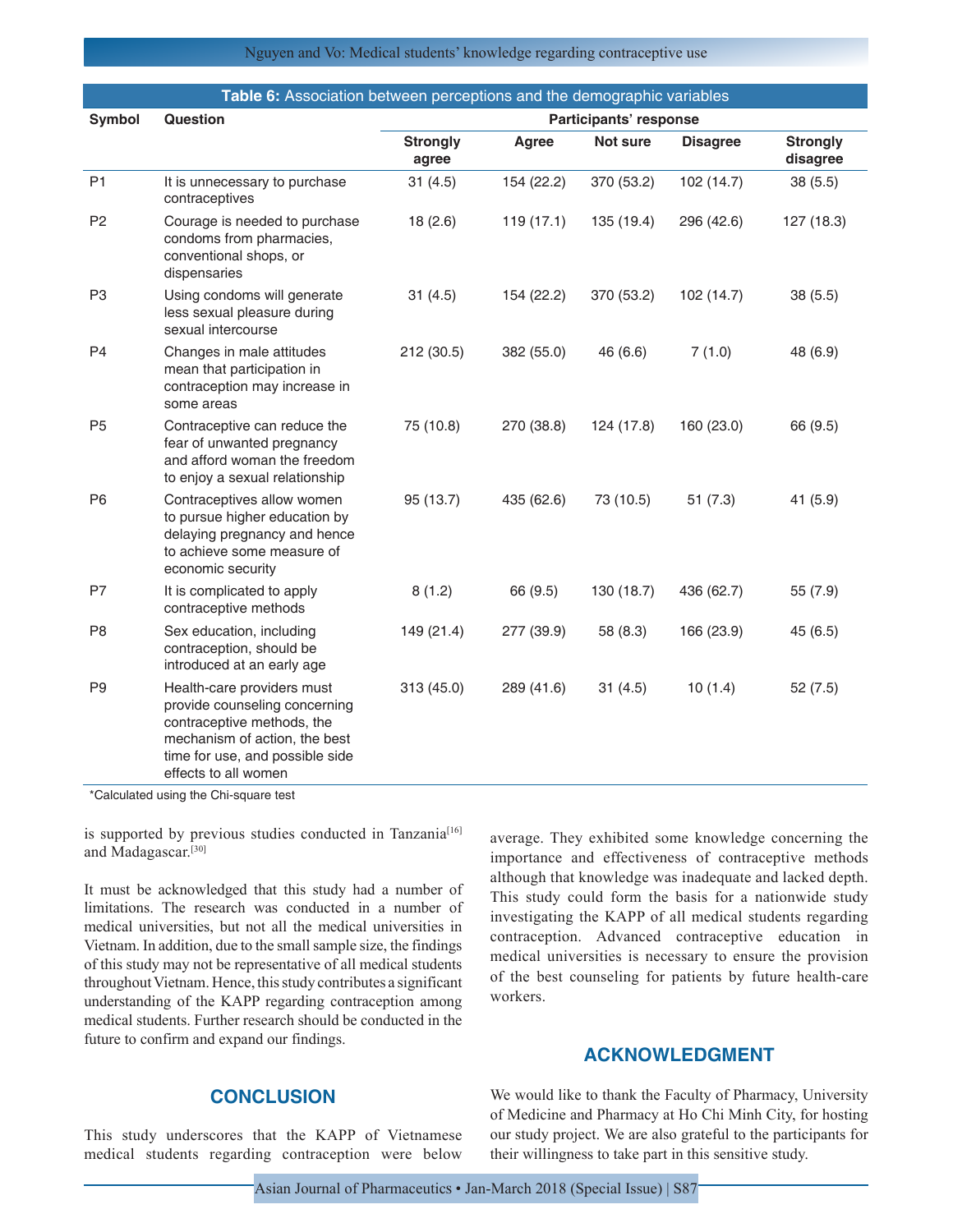#### **Table 7:** Practice of using contraception among participants (*n*, [%])

| Ever used contraception $(n=695)$<br>Yes<br>177 (25.5)<br>No<br>518 (74.5)<br>Type of contraceptive used $(n=177)$<br>Condom<br>132 74.6)<br>Vaginal diaphragm<br>63 (35.6)<br>Emergency oral contraceptive<br>55 (31.1)<br>16 (9.0)<br>Vasectomy<br>4(2.3)<br>Spermicides<br>5(2.8)<br>Etonogestrel implant<br><b>IUD</b><br>6(3.4)<br>Reason for choosing<br>contraception $(n=177)$<br>Convenient to use<br>166 (93.8)<br>It has no side effects (weight gain,<br>94 (53.1)<br>nausea, etc.)<br>Difficult to forget<br>59 (33.3)<br>Low cost<br>67 (37.9)<br>Long-lasting effectiveness<br>23 (13.0)<br>Other<br>3(1.7)<br>Reason for using contraceptive<br>method $(n=177)$<br>161 (91.0)<br>Fear of pregnancy<br>Health worker advised<br>19 (10.7)<br>Avoid sexually transmitted<br>111 (62.7)<br>diseases<br>Delaying menstrual cycle<br>7(4.0)<br>Treat acne<br>9(5.1)<br>Followed partner's advice<br>10 (5.6)<br>Other<br>3(1.7) | Question | Frequency (%) |
|---------------------------------------------------------------------------------------------------------------------------------------------------------------------------------------------------------------------------------------------------------------------------------------------------------------------------------------------------------------------------------------------------------------------------------------------------------------------------------------------------------------------------------------------------------------------------------------------------------------------------------------------------------------------------------------------------------------------------------------------------------------------------------------------------------------------------------------------------------------------------------------------------------------------------------------------|----------|---------------|
|                                                                                                                                                                                                                                                                                                                                                                                                                                                                                                                                                                                                                                                                                                                                                                                                                                                                                                                                             |          |               |
|                                                                                                                                                                                                                                                                                                                                                                                                                                                                                                                                                                                                                                                                                                                                                                                                                                                                                                                                             |          |               |
|                                                                                                                                                                                                                                                                                                                                                                                                                                                                                                                                                                                                                                                                                                                                                                                                                                                                                                                                             |          |               |
|                                                                                                                                                                                                                                                                                                                                                                                                                                                                                                                                                                                                                                                                                                                                                                                                                                                                                                                                             |          |               |
|                                                                                                                                                                                                                                                                                                                                                                                                                                                                                                                                                                                                                                                                                                                                                                                                                                                                                                                                             |          |               |
|                                                                                                                                                                                                                                                                                                                                                                                                                                                                                                                                                                                                                                                                                                                                                                                                                                                                                                                                             |          |               |
|                                                                                                                                                                                                                                                                                                                                                                                                                                                                                                                                                                                                                                                                                                                                                                                                                                                                                                                                             |          |               |
|                                                                                                                                                                                                                                                                                                                                                                                                                                                                                                                                                                                                                                                                                                                                                                                                                                                                                                                                             |          |               |
|                                                                                                                                                                                                                                                                                                                                                                                                                                                                                                                                                                                                                                                                                                                                                                                                                                                                                                                                             |          |               |
|                                                                                                                                                                                                                                                                                                                                                                                                                                                                                                                                                                                                                                                                                                                                                                                                                                                                                                                                             |          |               |
|                                                                                                                                                                                                                                                                                                                                                                                                                                                                                                                                                                                                                                                                                                                                                                                                                                                                                                                                             |          |               |
|                                                                                                                                                                                                                                                                                                                                                                                                                                                                                                                                                                                                                                                                                                                                                                                                                                                                                                                                             |          |               |
|                                                                                                                                                                                                                                                                                                                                                                                                                                                                                                                                                                                                                                                                                                                                                                                                                                                                                                                                             |          |               |
|                                                                                                                                                                                                                                                                                                                                                                                                                                                                                                                                                                                                                                                                                                                                                                                                                                                                                                                                             |          |               |
|                                                                                                                                                                                                                                                                                                                                                                                                                                                                                                                                                                                                                                                                                                                                                                                                                                                                                                                                             |          |               |
|                                                                                                                                                                                                                                                                                                                                                                                                                                                                                                                                                                                                                                                                                                                                                                                                                                                                                                                                             |          |               |
|                                                                                                                                                                                                                                                                                                                                                                                                                                                                                                                                                                                                                                                                                                                                                                                                                                                                                                                                             |          |               |
|                                                                                                                                                                                                                                                                                                                                                                                                                                                                                                                                                                                                                                                                                                                                                                                                                                                                                                                                             |          |               |
|                                                                                                                                                                                                                                                                                                                                                                                                                                                                                                                                                                                                                                                                                                                                                                                                                                                                                                                                             |          |               |
|                                                                                                                                                                                                                                                                                                                                                                                                                                                                                                                                                                                                                                                                                                                                                                                                                                                                                                                                             |          |               |
|                                                                                                                                                                                                                                                                                                                                                                                                                                                                                                                                                                                                                                                                                                                                                                                                                                                                                                                                             |          |               |
|                                                                                                                                                                                                                                                                                                                                                                                                                                                                                                                                                                                                                                                                                                                                                                                                                                                                                                                                             |          |               |
|                                                                                                                                                                                                                                                                                                                                                                                                                                                                                                                                                                                                                                                                                                                                                                                                                                                                                                                                             |          |               |
|                                                                                                                                                                                                                                                                                                                                                                                                                                                                                                                                                                                                                                                                                                                                                                                                                                                                                                                                             |          |               |
|                                                                                                                                                                                                                                                                                                                                                                                                                                                                                                                                                                                                                                                                                                                                                                                                                                                                                                                                             |          |               |
|                                                                                                                                                                                                                                                                                                                                                                                                                                                                                                                                                                                                                                                                                                                                                                                                                                                                                                                                             |          |               |

IUD: Intrauterine device

# **REFERENCES**

- 1. World Health Organization. Family planning/Contraception 2017. Available from: http://www.who.int/mediacentre/ factsheets/fs351/en/ [Last accessed on 2017 Apr 04].
- 2. Obrowski MO. Birth control-current contraception devices and medications: Clinical review. MOJ Womens Health 2016;2:22.
- 3. Kallner HK, Danielsson KG. Prevention of unintended pregnancy and use of contraception-important factors for preconception care. Upsala J Med Sci 2016;121:252-5.
- 4. Blumenthal PD, Voedisch A, Gemzell-Danielsson K. Strategies to prevent unintended pregnancy: Increasing use of long-acting reversible contraception. Hum Reprod Update 2011;17:121-37.
- 5. Polis CB, Bradley SE, Bankole A, Onda T, Croft T, Singh S,

*et al.* Typical-use contraceptive failure rates in 43 countries with demographic and health survey data: Summary of a detailed report. Contraception 2016;94:11-7.

- 6. Sedgh G, Singh S, Hussain R. Intended and unintended pregnancies worldwide in 2012 and recent trends. Stud Fam Plann 2014;45:301-14.
- 7. Sedgh G, Bearak J, Singh S, Bankole A, Popinchalk A, Ganatra B, *et al*. Abortion incidence between 1990 and 2014: Global, regional, and subregional levels and trends. Lancet 2016;388:258-67.
- 8. Ahman E, Shah IH. New estimates and trends regarding unsafe abortion mortality. Int J Gynaecol Obstet 2011;115:121-6.
- 9. Nguyen HT, Gray M. A review on green building in Vietnam. Proc Eng 2016;142:314-21.
- 10. Vi T. For Vietnamese, Abortion is a Harder Choice than it Should be 2015. Available from: http://www. thanhniennews.com/health/for-vietnamese-abortion-isa-harder-choice-than-it-should-be-43192.html.
- 11. Cottingham J, Germain A, Hunt P. Use of human rights to meet the unmet need for family planning. Lancet 2012;380:172-80.
- 12. Hogmark S, Klingberg-Allvin M, Gemzell-Danielsson K, Ohlsson H, Essén B. Medical students' knowledge, attitudes and perceptions towards contraceptive use and counselling: A cross-sectional survey in Maharashtra, India. BMJ Open 2013;3:e003739.
- 13. Sychareun V, Hansana V, Phengsavanh A, Phongsavan K. Awareness and attitudes towards emergency contraceptive pills among young people in the entertainment places, Vientiane city, lao PDR. BMC Womens Health 2013;13:14.
- 14. Elkalmi RM, Khan MU, Ahmad A, Srikanth AB, Abdurhaman NS, Jamshed SQ, *et al.* Knowledge, awareness, and perception of contraception among senior pharmacy students in Malaysia: A pilot study. J Res Pharm Pract 2015;4:94-8.
- 15. National Strategy on Population and Reproductive Healthcare 2011-2020. Republic Socialist of Vietnam; 2011.
- 16. Somba MJ, Mbonile M, Obure J, Mahande MJ. Sexual behaviour, contraceptive knowledge and use among female undergraduates' students of Muhimbili and Dar es Salaam Universities, Tanzania: A cross-sectional study. BMC Women's Health 2014;14:94.
- 17. Olugbenga-Bello A, Abodunrin O, Adeomi A. Contraceptive practices among women in rural communities in south-western Nigeria. Glob J Med Res 2011;11:1-7.
- 18. Zablocki EE. 2001. Available from: http://www. webmd.com/sex/birth-control/news/20010501/ getting-examined-to-get-pill#3.
- 19. Beaber EF, Buist DS, Barlow WE, Malone KE, Reed SD, Li CI, *et al.* Recent oral contraceptive use by formulation and breast cancer risk among women 20 to 49 years of age. Cancer Res 2014;74:4078-89.
- 20. Nsubuga H, Sekandi JN, Sempeera H, Makumbi FE.